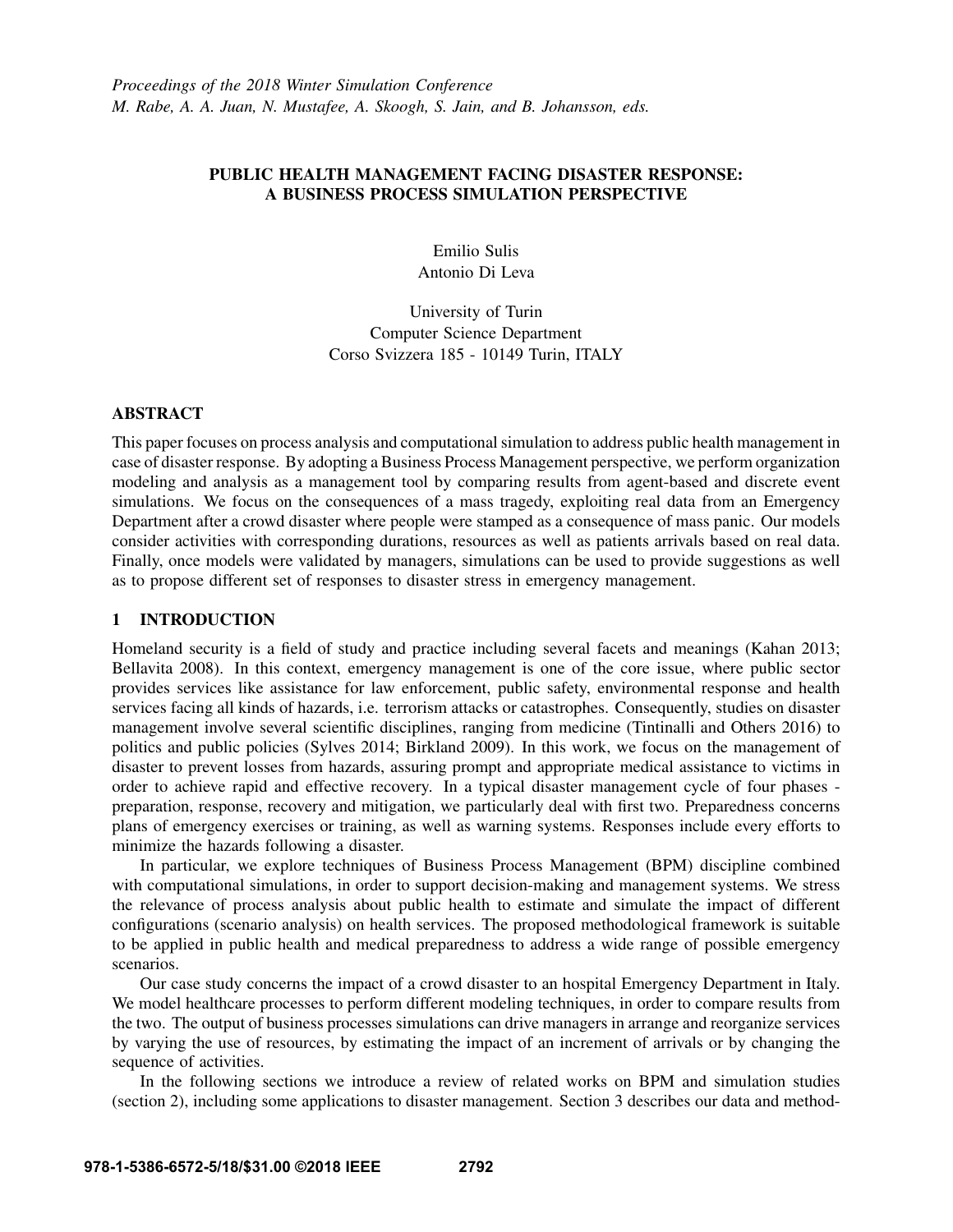ological framework introducing the case study, the standard notation BPMN 2.0 as well as discrete-event and agent-based modeling with related sets of Key Performance Indicators (KPIs). In section 4 we detail the construction of our two models, while section 5 describes the definition of the scenarios used to specify possible evolutions of the actual business models and their analysis. Finally, we draw some concluding remarks in Section 6.

## 2 RELATED WORKS

Business Process Management (BPM) is a well-established discipline (Dumas et al. 2013) focused on applications to facilitate organizations to identify, describe, analyze, test, monitor and simulate business processes Van Der Aalst et al. (2016). Several works implements the analysis of the actual situation of organization's processes (As-Is) for re-engineering business processes (To-Be) (Van Der Aalst 2013; Trkman 2010). In this context, computer-based decision support systems (Shang and Seddon 2002) compare the actual and the simulated process indicators in performance analysis (Van Der Aalst et al. 2010). The exam of different scenarios (Chang 2016) addresses planning, risk management (Amantea et al. 2018) and decision-making (Di Leva et al. 2017).

Some works adopted a business process perspective to emergency studies. For instance, an adaptive process-management system was defined in (Catarci et al. 2008), while a decision support system provides disaster preparedness in supply chains facilities (Hale and Moberg 2005). In addition, scenario analysis explores the impact of different simulated models (Viswanadham 2018). Disaster management involves the organization of resources and responsibilities to deal with several different aspects of emergencies (Shimada et al. 2012).

Computational simulations are widely applied in healthcare (Tracy et al. 2018; Gunal 2012; Di Leva and Sulis 2017), whereas the importance of simulations for disaster preparedness of Emergency Departments is surveyed in (Gul and Guneri 2015). Agent-based simulations were applied to a wide range of different fields of disaster management, as well as evacuation (Tan et al. 2015), emergency response management with crowd simulation (Shendarkar et al. 2008), natural disasters (Mustapha et al. 2013), terrorism prevention (Li et al. 2015; Bulleit and Drewek 2005). Our work concerns simulation of emergency preparedness activities in addition to emergency exercises which usually involve healthcare workers (Skryabina et al. 2017). The role of modeling and simulation for disaster preparedness is crucial for scenario planning, making modifications as well as what-if trade-off analyses for effective disaster response (Mapar et al. 2012).

# 3 DATA AND METHODOLOGY

We refer to a hospital emergency department (ED) in the province of Turin, a densely populated area in Italy. The department includes typical services such as blood analysis, radiology and imaging tests. ED staff includes 4 doctors, 2 triage nurses, 7 ED nurses and 2 social workers. The total number of patients arrived in 2017 was 46,840, for a daily average of 127. Most patients arrived by their own and about four hundreds by ambulance. Italian hospitals adopt a four-level Emergency Severity Index (ESI) from 1 (very high) to 4 (very low), which is defined after a series of initial activities, the so-called Triage. A typical weekly trend with a slight decrease over the weekend for each of the four types of ESI patients, is described in Figure 1.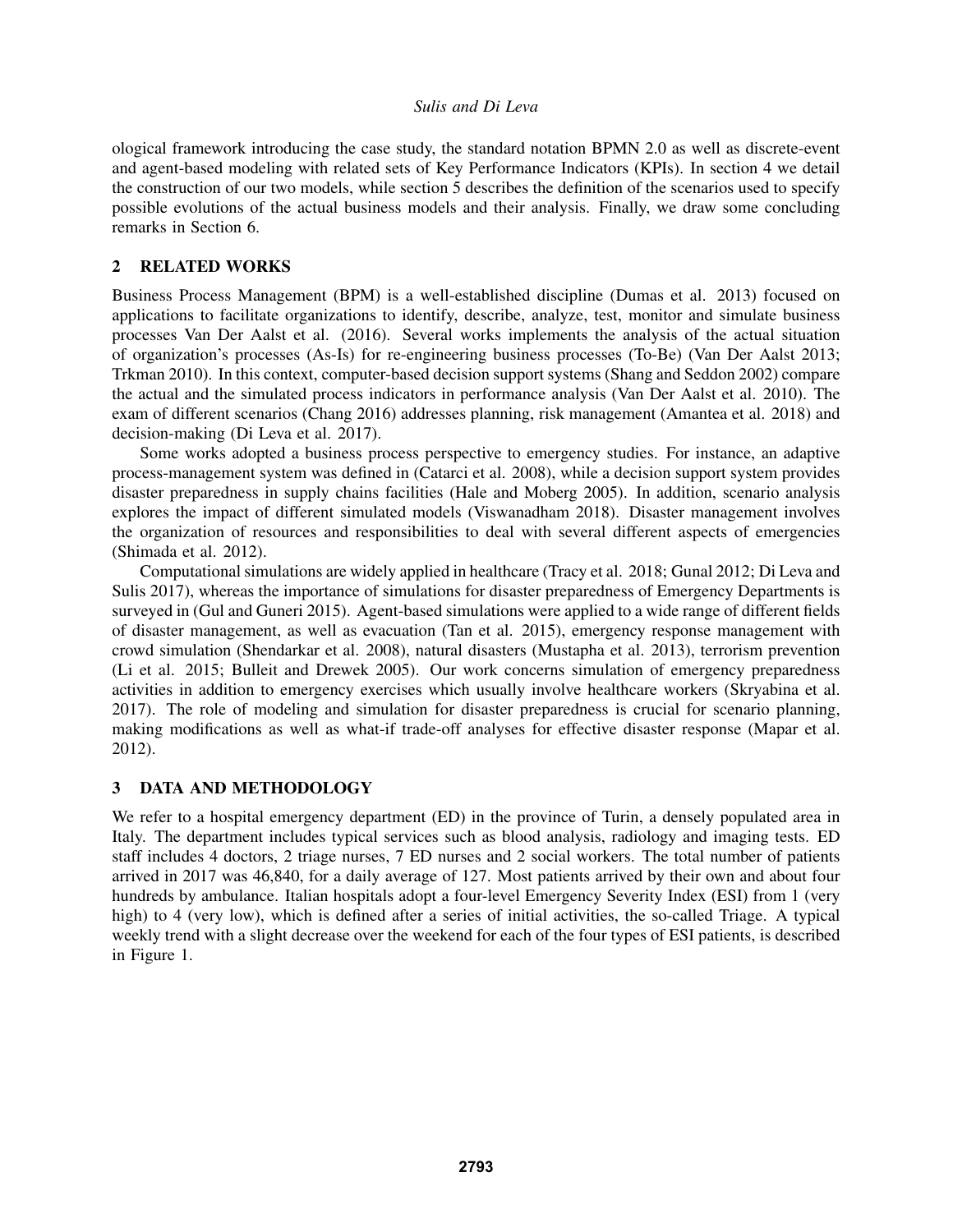



Figure 1: Average arrival of patients by day in our case study, year 2017.

Similarly, daily trends follow a typical pattern consisting of two peaks, one in the morning and one in the afternoon. In the following, we describe stampede consequences before to introduce some methodological issues for our two computational simulations.

### 3.1 Stampede Consequences

To focus our attention on the management of emergency scenarios in an Hospital ED, we considered the consequences of mass panic involving hundreds of people. A tragic event happened in June 2017, while thousands of fans were watching a live relay of Football in a big place of the city center in Turin, one of the largest Italian cities (Cfr. Stampede at Piazza San Carlo in Turin: http://www.bbc.com/news/ world-europe-40147813). Mass panic produced more than 1,500 people hurt and a woman dead when crowds rushed away. Most crush injuries were broken bones, bleeding, severe bruising, lacerations and compartment syndrome.

Hospitals of the province of Turin experienced in late night a large increase of arrivals of such kind of patients. We focus on Orbassano Hospital ED, which experienced a patient increment of 70 percentage points in June 4th, with respect to previous Sunday (May 28th), as described in Table 1.

Table 1: Comparison between patients on Sunday May 28th (a normal day) and June 4th (the day of the crowd disaster).

| <b>Urgency level</b> | May 28th | June 4th |
|----------------------|----------|----------|
| ESI 1 (urgent)       |          |          |
| ESI <sub>2</sub>     | 23       | 42       |
| ESI <sub>3</sub>     | 80       | 122.     |
| ESI 4 (not urgent)   |          | 18       |
| <b>Total</b>         | 111      | 188      |

The number of services (i.e. blood tests, echo-cardiograms, small wound sutures), examinations (X-Ray, CATs, ultrasounds scans) as well as requests of medical advices clearly shows the impact of emergency situation, with a total increment of 55%. In particular, consequences of stampede increased the number of radiographic examinations (+111%), services (+45%) and medical advices (+29%), as reported in Table 2.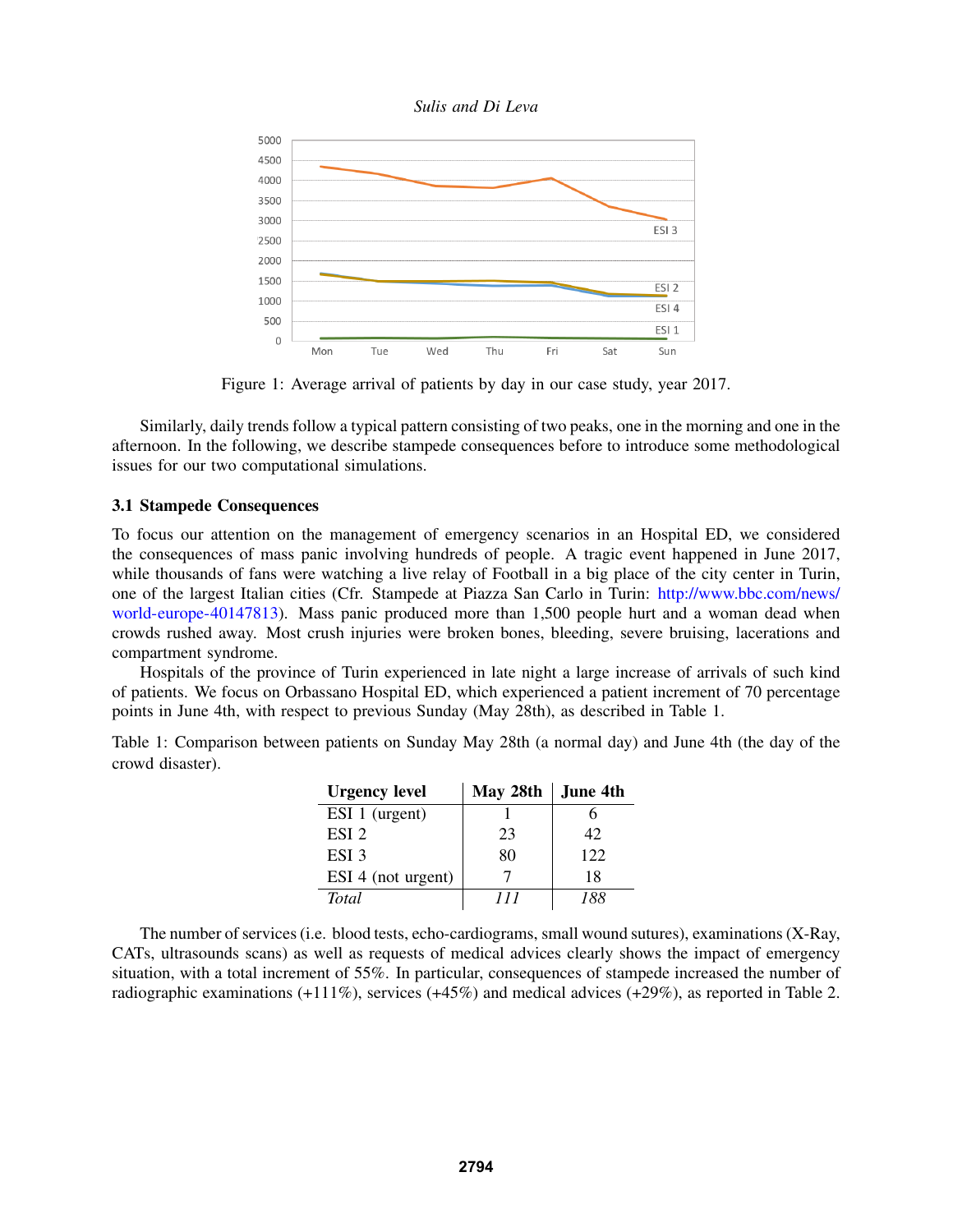|                        |    |     | May 28th |     |     | June 4th |     |                   |
|------------------------|----|-----|----------|-----|-----|----------|-----|-------------------|
| Activities - ESI       |    |     |          | tot |     |          | tot | increment $(\% )$ |
| <b>Examinations</b>    |    | 56  | 28       | 90  | 96  | 75       | 190 |                   |
| <b>Medical Advices</b> |    | 32  |          | 52  | 33  | 25       | 67  | 29                |
| <b>Services</b>        | っっ | 240 | 93       | 360 | 277 | 76       |     | 45                |

Table 2: Comparison between number of services, medical advices and exams the night of the tragedy (June 4th) and a similar normal one (May 28th).

To face such an increase of patients, ED managers quickly decided to increase personnel. In particular, the night of the emergency were called to work 7 physicians, 1 triage nurse, 4 ED nurses as well as 3 OSS. Such elements were considered in our scenario simulations, as described below.

#### 3.2 Methodological Framework

We modeled activities of ED Department in two different ways, by adopting Discrete-Event Simulation (DES) as well as Agent-Based Modeling (ABM). As our interest here concerns emergency management, we perform simulation considering a warm up period of 6 days (from Monday to Saturday), followed by the day of the tragedy (in such a day we simulate the arrivals of more patients as stated by our real data analysis) and one more day, in order to complete processes execution. In the warm up period, the patient arrivals follow the above mentioned typical trend. This period is necessary to get simulation system into conditions that are typical of normal functioning, before starting to collect results for statistical analysis. The business process analysis includes several Key Performance Indicators: Length of Stay (LOS) is the time between the arrival of a patients to discharge from the ED; Door To Doctor Time (DTDT) is the time difference between arrival of a patient and the time a physician first visit. From a Process Analysis perspective, Cycle Time is the average time for completion of a transaction (patient) in the whole process; Cycle Time includes average waiting time (patient waiting for a resource) and average processing time (patient working in an activity).

#### 3.2.1 Discrete-Event Methodology

To define the diagram of activities, we adopted the Process Modeling and Notation (BPMN) language (Object Management Group 2011) which specifically illustrate business processes. BPMN consists of four basic categories of graphical elements: Flow Objects, Connecting Objects, Swimlanes and Artifacts. Flow Objects includes events, activities, and gateways. Events are something that "happens" in the flow of the process (i.e. Start, Intermediate, and End). Events are simply represented by circles with open centers to allow internal markers to differentiate them. Activities are rounded-corner rectangle representing single tasks or sub-processes. The representation of a sub-process is a small plus located in the bottom of the shape. Finally, gateways are elements that control the flow of execution of the process, represented by diamond shapes. Artifacts are graphical elements providing additional information about the process (data, text, inputs or outputs of activities). Connecting objects specified relationships among flow objects and they are represented as arcs. To group participants in the Process, the Pool container partitions a set of activities from others. A sub-partition within a Pool organizes activities in Lanes. The recent version of such standard language for business process modeling is BPMN 2.0 (Allweyer 2016).

In this work, we extend BPMN specifying for each element of the diagram quantitative parameters of the process, i.e. the duration of activities, the specific resources that the company allocates to the process and workload characteristics, as well as costs. To perform discrete-event simulation we adopt iGrafx Process2015, an environment suitable for process mapping and simulation modeling in business process management projects (Igrafx 2015).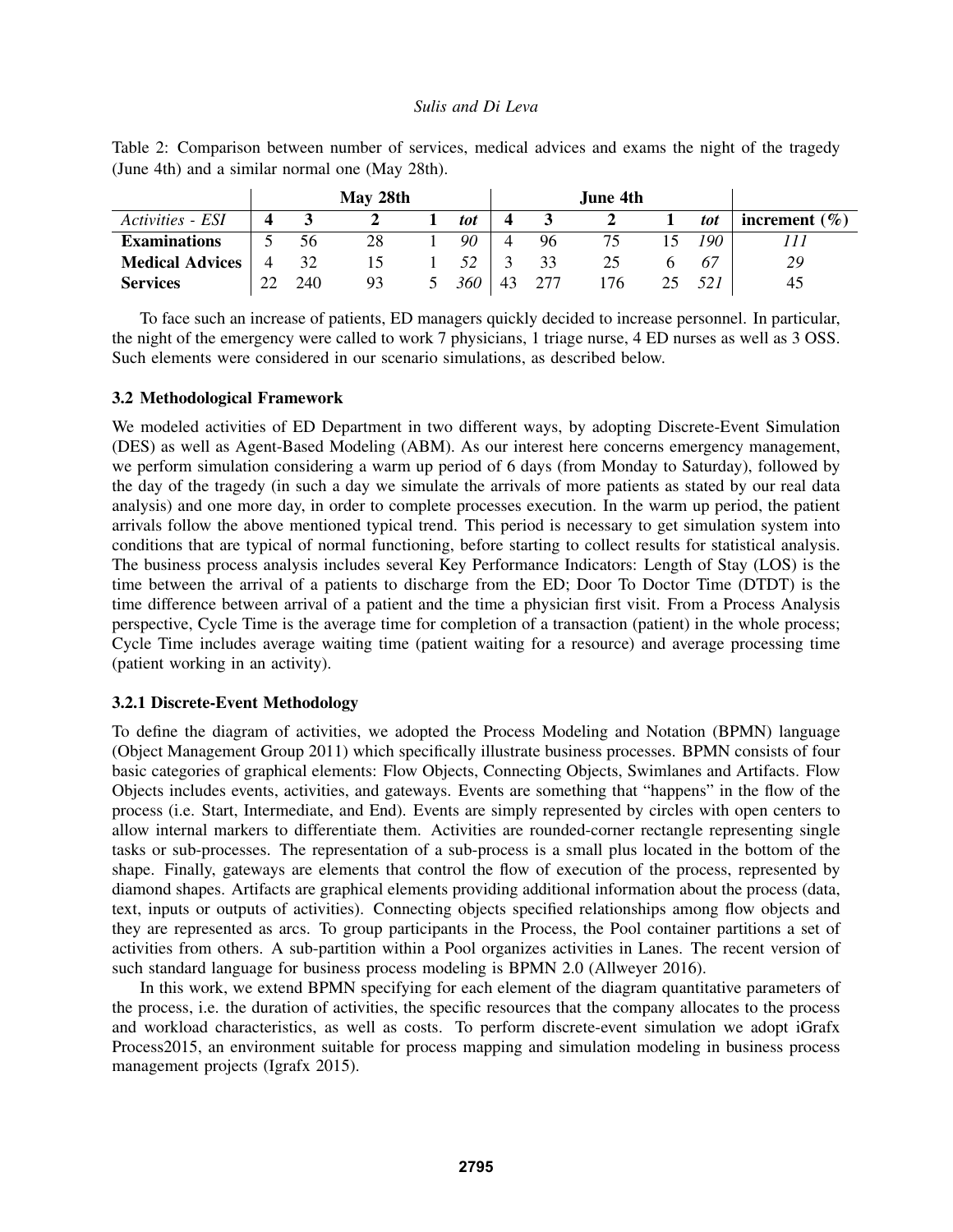## 3.2.2 Agent-Based Modeling

Agent-based simulation is a style of modeling in which explicitly represent individuals (i.e. patients) and their interaction with each other and their environment (Wilensky and Rand 2015). Agent-Based Modeling (ABM) is associated with object-oriented programming, which allows to represent real-world entities (people or cells) by objects. We have to specify information and features people have, as well as rules for how they interact with each other and their environment. We adopt the open-source programmable modeling environment NetLogo (Wilensky 1999), which is a popular modeling software, suitable for this kind of simulations. This tool is "by far the most professional platform in its appearance and documentation" (Railsback et al. 2006). The program manages thousands of agents (so called *turtles*) operating independently in a landscape made of static agents, building the background of the simulation (*patches*). Colors make possible to distinguish different areas of the environment corresponding to the activities of Emergency Department in which agents act.

## 4 MODELING EMERGENCY SERVICES

The representation of business processes provides an immediate understanding of the current organization, by mapping activities, resources and actors. Modeling implies deliberately chose and select main activities to represent reality, being useful as a baseline for improvement. We describe discrete-event model in section 4.1 and agent-based model in section 4.2. In each model we compute the duration of each activity by direct measurement, interviews to nurses and physicians. Each estimated value is modeled as a mathematical function with uniform or triangular distribution. Finally, for each activity we define the resources that work on it. For instance, triage nurses work on activities in "registration area".

## 4.1 Discrete-Event Model

Our discrete-event model includes 57 activities, 20 gateways as well as 12 delays in both main process and 11 sub-processes. Figure 2 describes the main diagram of the ED process having two starting points for the arrival of patients both by ambulance and by their own. Patients follow healthcare processes mostly consisting of visits, exams, advices. In particular, patients can be managed in observation areas (OBS) and exit from ED in different ways: dismission, transfer, death or abandon. The process validation involved medical staff as well as the actual manager of the hospital department.

Most relevant gateways discriminate the flow accordingly to urgency levels, internal and external exams, as well as to address patients to their final destination. Patients can leave ED as modeled with five exits in our process. Sub-processes contain a specific set of activities which are related to a specific goal. For instance, the sub-process "Manage queuing" includes every activities related to verify conditions of patients as well as their aggravation in Triage area, before the first visit of a doctor, as detailed in Figure 3.

# 4.2 Agent-Based Model

The agent-based model in NetLogo defines agents (or *turtles*) acting in the environment (*patches*). In our simulation *turtles* are mainly patients and operators, moving in the Emergency Department (see Figure 4). We modeled patients as agents having several variables defined on the basis of the average values of the previous year (2017). Patients arrive in the simulated scenario following distribution based on real data. Operators are also agents having different working specialization (i.e. physician, nurses, social workers). Patients and operators are included into lists when they are free, while they move to join the corresponding activity (or position). Patients interact with patches and operators. Once patients arrive on an activity (for instance, the *registration area*), they have to wait the arrival of operators as defined in *patch* variables. Then, they work in the activity for the corresponding amount of time which is defined by secondary analysis as well as stored in a specific variable. This model was already better described in (Sulis and Di Leva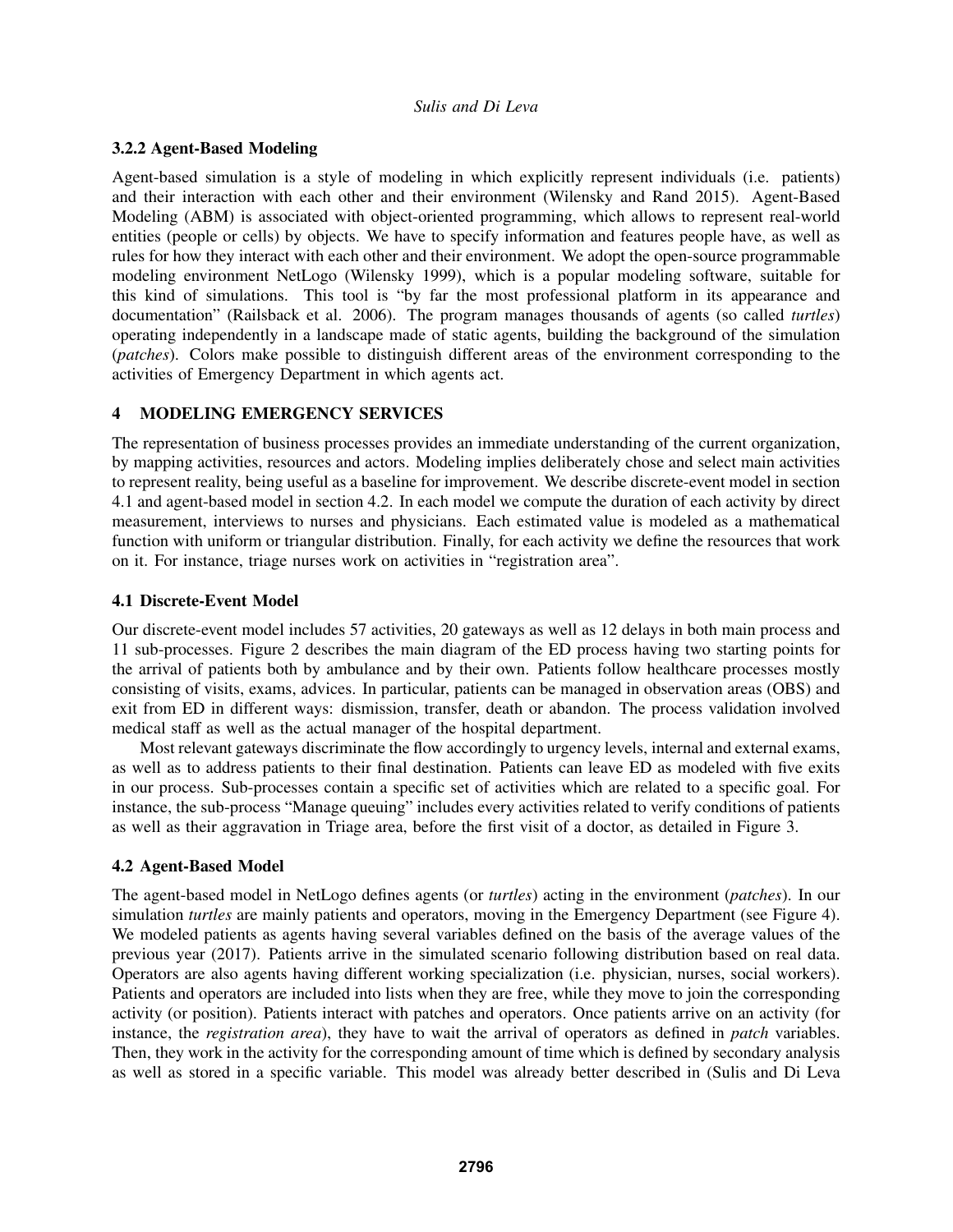



Figure 2: BPMN model of main diagram of Emergency Department .

# 5 SIMULATION RESULTS

The analysis of simulation output offers interesting suggestions about the impact of several scenarios, allowing managers to propose and compare different configurations of both resources and activities. We describe here the validation of our models, which is the preliminary step to propose variations of interest. Accordingly to ED managers, simulation results are generally reliable as well as quite close to real values. For instance, in our simulation models after one day and one night every queues are over. On the basis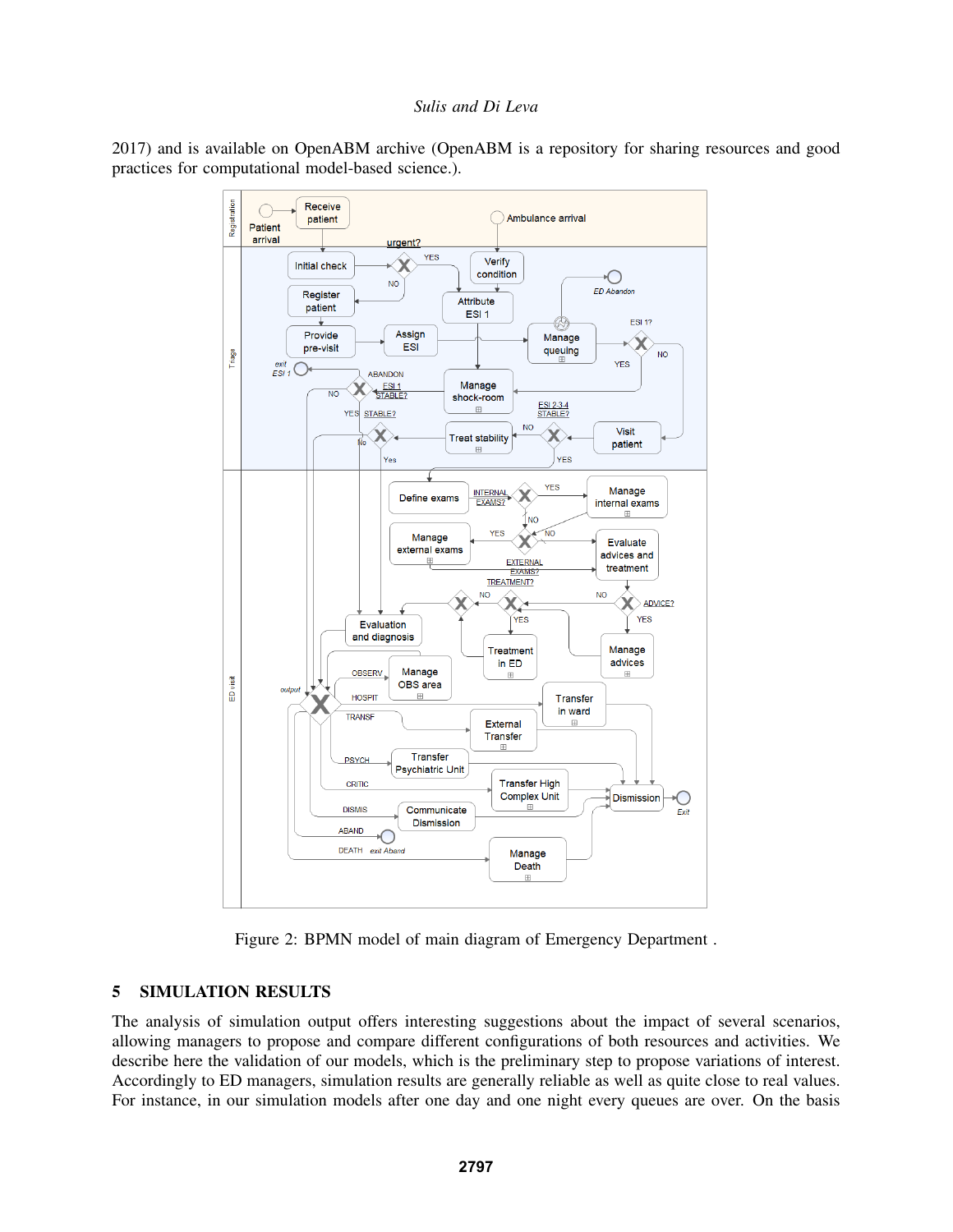of the validation step described in section 5.1 and 5.2, managers performed scenario analysis to identify improvements, like decreasing and increasing the staff, or increasing the patients arrival, even changing the type of prevalent injuries.



Figure 3: The sub-process diagram concerning manage queuing of not urgent patients in Triage.



Figure 4: Agent-based model of emergency department in NetLogo.

### 5.1 Discrete-Event Simulation

Simulation output describes most demanding activities, distinguishing typical business process metrics like Cycle Time including Work Time and Wait Time. Figure 5 describes how to distinguish for each activity Average Working Time and Average Wait Time. Activities with longer duration are "visit patient" and "evaluation and diagnosis", while longer sub-processes are "Manage OBS area" and "External transfer". Considering Wait Time, we note that activities with higher delay are those involving physicians. This professional figure is the most requested and valuable in our ED.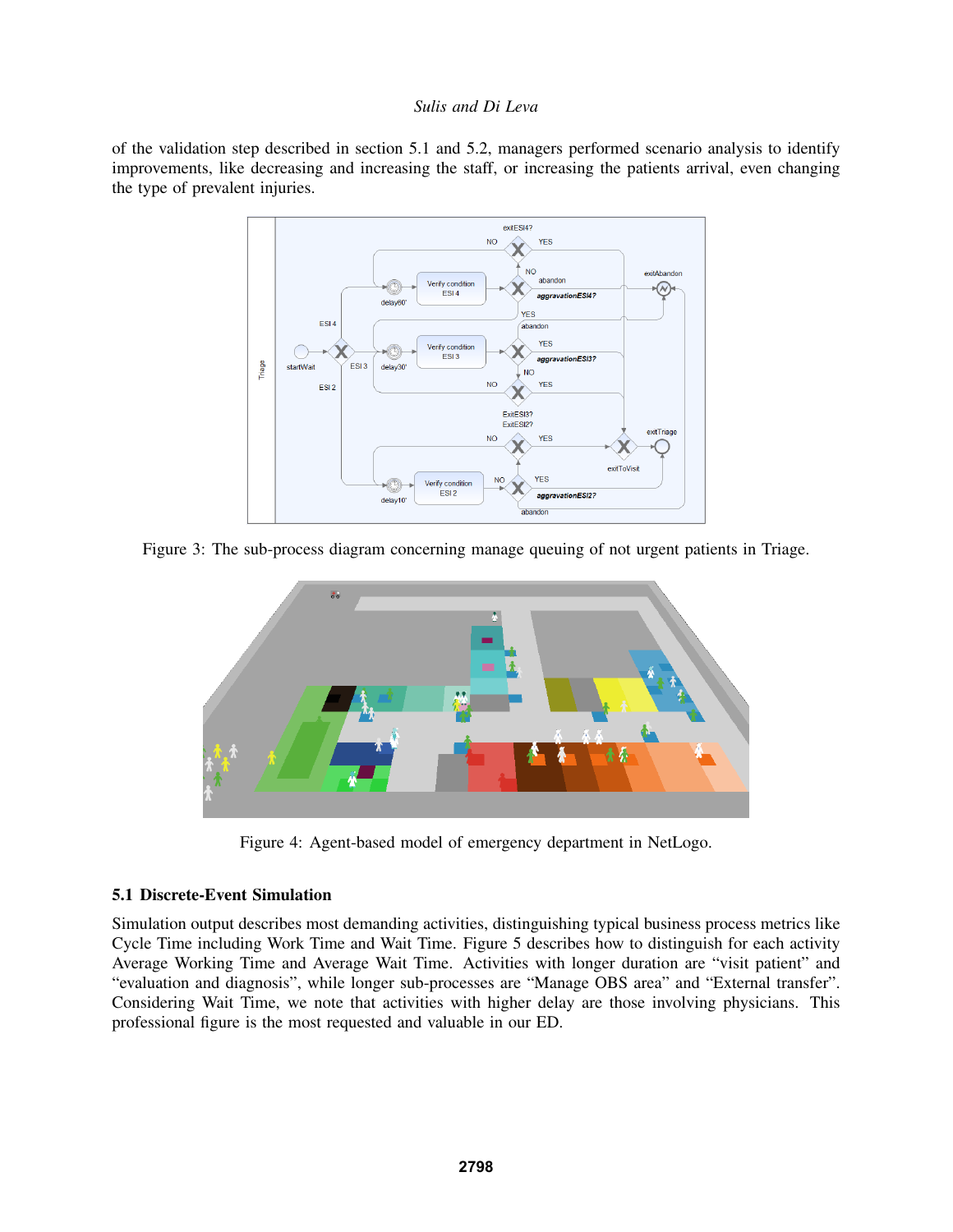

Figure 5: Working Times and Waiting Times of activities and suprocess (minutes).

The evaluation of the process by managers includes an exam of compared result, addressing main differences after June 4th disaster. By comparing the last output with the same day (one week before, May 28th), we obtained some suggestion to the impact of such an increment to our model. As Table 3 clearly states, most activities are faster due to the increment of resources, while the largest number of patients arriving in the ED had mainly repercussions on queue management.

|                                 |     | May 28th |        |          |     | June 4th |        |          |
|---------------------------------|-----|----------|--------|----------|-----|----------|--------|----------|
|                                 | N   | Cycle    | Work   | Wait     | N   | Cycle    | Work   | Wait     |
| main activities                 |     |          |        |          |     |          |        |          |
| Evaluation and diagnosis        | 209 | 37,36    | 12,74  | 24,63    | 295 | 14,64    | 12,75  | 1,88     |
| Initial check                   | 259 | 8,03     | 0,50   | 7,53     | 329 | 3,72     | 0.50   | 3,22     |
| Evaluate advices and treatments | 62  | 21,35    | 2,62   | 18,73    | 140 | 5,02     | 1,94   | 3,08     |
| Visit patient                   | 225 | 39,75    | 11,85  | 27,89    | 306 | 12,74    | 10,63  | 2,11     |
| Define exams                    | 62  | 3,03     | 3,03   | $\theta$ | 138 | 2,97     | 2,97   | $\theta$ |
| Dismission                      | 194 | 34,58    | 10,09  | 24,50    | 293 | 11,95    | 10,09  | 1,86     |
| sub-processes                   |     |          |        |          |     |          |        |          |
| Manage queuing                  | 258 | 101,35   | 88,11  | 13,24    | 327 | 127,89   | 116,56 | 11,34    |
| Manage Shock-Room               |     | 38,92    | 38,92  | $\Omega$ | 7   | 30,85    | 30,85  | $\Omega$ |
| Manage advices                  | 27  | 135,35   | 125,22 | 10,13    | 44  | 87,89    | 86,62  | 1,28     |
| Manage external exams           | 7   | 54,71    | 37.68  | 17.03    | 42  | 47,31    | 41,06  | 6,25     |
| Manage internal exams           | 36  | 36,35    | 17,37  | 18,97    | 79  | 25,17    | 16,80  | 8.36     |

| Table 3: Simulation results for main activities and sub-processes (times are computed in minutes). |  |  |
|----------------------------------------------------------------------------------------------------|--|--|
|----------------------------------------------------------------------------------------------------|--|--|

### 5.2 Agent-Based Simulation

The analysis of results for our agent-based simulation in NetLogo allows to consider another set of KPIs as well as to compare different configurations. In addition to *May 28th* and *June 4th* scenarios, we mention here simulation results for a setting which include the same increment of patients arrival as in the day of the crowd disaster (June 4th) but a decrease of staff (we called this scenario *LessRes*). In addition, we report results of a configuration where more patients arrived in the ED (250 instead of 188) while staff was increased as happened on June 4th (scenario *MorePat*). We consider here for demonstration purposes the following four scenarios:

- *May 28th*. This is a normal Sunday with typical staff and the arrival of 111 patients.
- *June 4th*. This is the day of the crowd disaster with increased staff and the arrival of 188 patients.
- *LessRes*. In this scenario we increased the staff of a half with respect to *June 4th* scenario, with the arrival of 188 patients.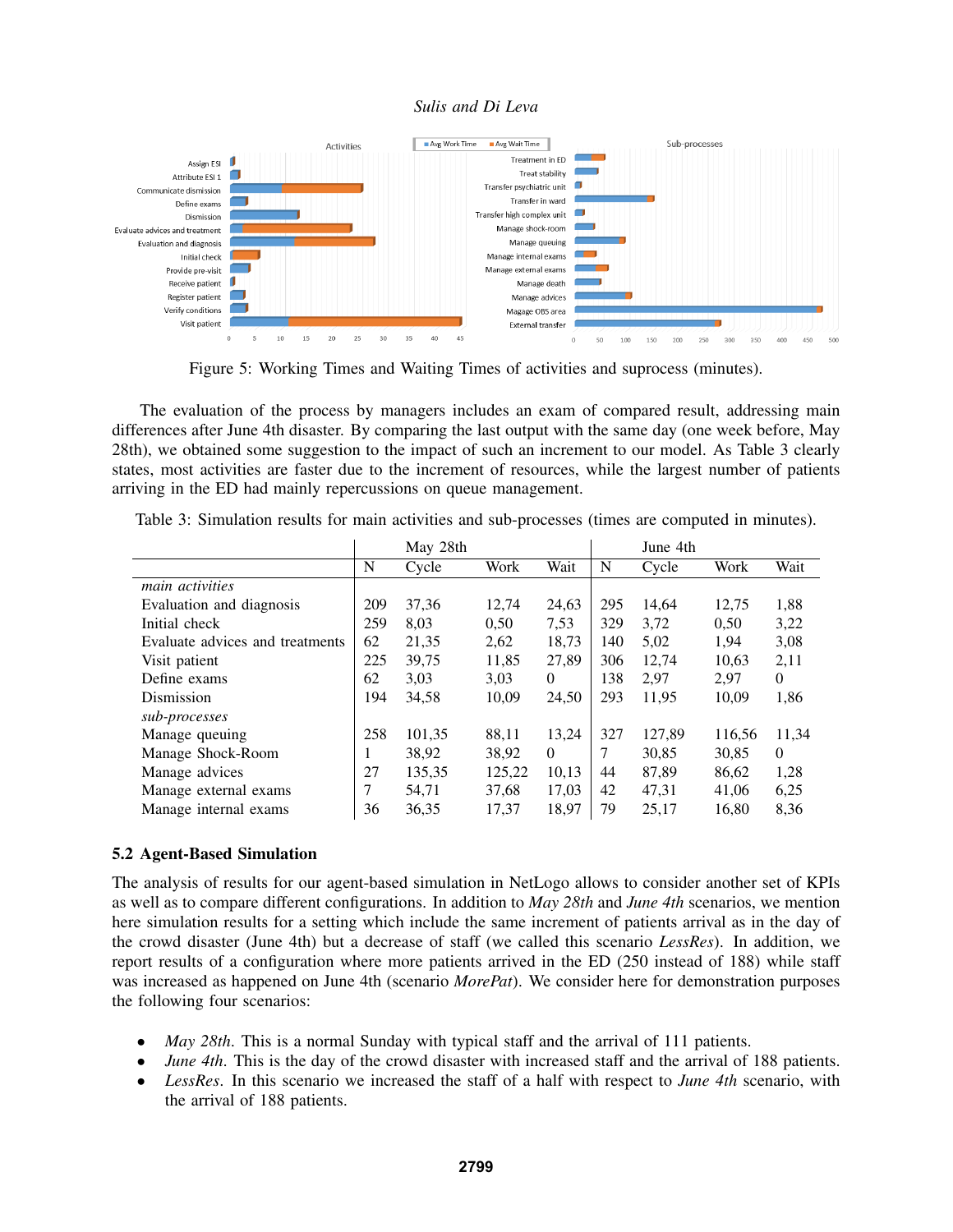• *MorePat*. This scenario includes the increased staff as in *June 4th* and the arrival of more patients (250 instead of 188).

Simulation results detailed in Table 4 clearly shows how Length of Stay slight increased in every new scenario after May 28th, while Door-To-Doctor-Time performs better. This is mainly due to the increment of physicians as well as other healthcare personnel. This is in accordance with medical impressions, which confirm how after emergency the increased staff worked more quickly in processing the large number of patients.

Table 4: Output simulations for our KPIs (Lenght-of-Stay and Door-To-Doctor-Time, both in minutes) for different settings: *May 28th*, *June 4th*, *LessRes* (as June 4th but with less personnel) and *MorePat* (as June 4th but with more patients arrival).

|             | May 28th June 4th LessRes MorePat |     |     |     |
|-------------|-----------------------------------|-----|-----|-----|
| LOS         | 245                               | 259 | 257 | 256 |
| <b>DTDT</b> | 34                                | 29  | 40  | 32  |

#### 6 CONCLUSION AND FUTURE WORKS

We test two different kinds of modeling and computational simulations as a way to address disaster and emergency management. In particular, we focus on the consequences of crowd disaster in an Hospital Emergency Department. We modeled activities, resources, and patients following Business Process Management perspective, by adopting standard language BPMN 2.0. In addition, we test an agent-based model as a way to address the same emergency issues.

Simulations results described by Key Performance Indicators demonstrated models validity. Output results confirm the usefulness of BPM approach for decision-making processes in disaster management. On the basis of such models, different strategies and scenarios can be tested to enable public services and medical preparedness sufficient to address a range of possible similar disasters.

In future works we plan to extend the current approach into two main directions. First, we would perform a real-time process-aware system to immediately detect critical issues regarding flow of patients, visualizing queues and bottlenecks, as well as performing scenario analysis with different configurations to provide real-time suggestion for decision-makers. We intend to adopt some extensions to our tools, i.e. NetLogo Web (available at: https://netlogoweb.org/launch). Second, we plan to introduce in our models the different costs of resources (staff and materials), in order to estimate the total expenditure for public services generated by various emergency settings.

### ACKNOWLEDGEMENTS

We are grateful to Dr. Adriana Boccuzzi and Dr. Franco Ripa of the San Luigi Gonzaga hospital of Orbassano (Italy). This research was conducted within the project "CANP - CAsa Nel Parco" of Regione Piemonte funded by POR FESR PIEMONTE 2014-2020.

### **REFERENCES**

Allweyer, T. 2016. *BPMN 2.0: Introduction To The Standard for Business Process Modeling*. Bod–Books On Demand.

Amantea, I. A., A. Di Leva, and E. Sulis. 2018. "A Simulation-Driven Approach In Risk-Aware Business Process Management: A Case Study In Healthcare". In *Proceedings Of 8th International Conference On Simulation and Modeling Methodologies, Technologies and Applications - Volume 1: SIMULTECH,*, 98–105. INSTICC: Scitepress.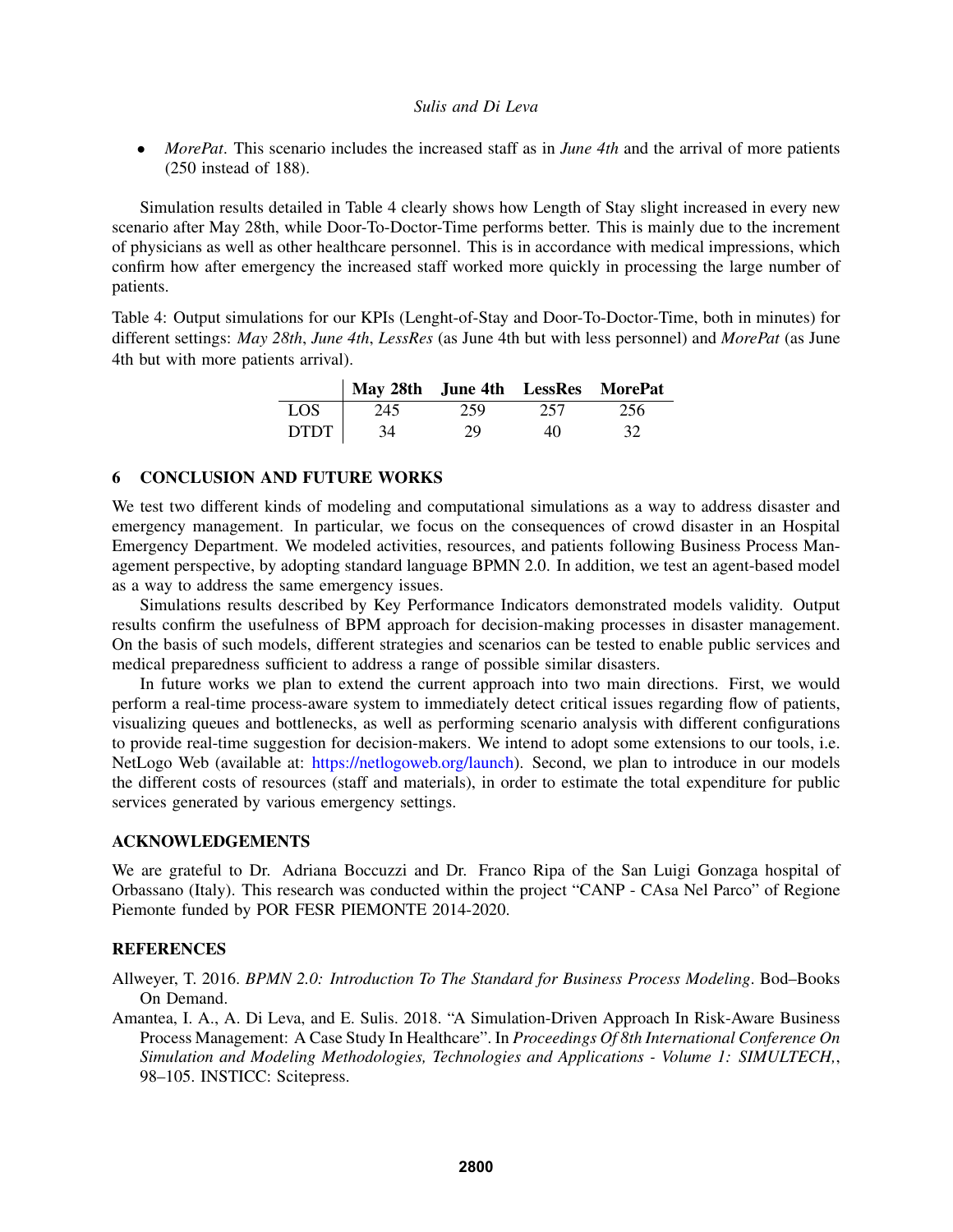- Bellavita, C. 2008. "Changing Homeland Security: What Is Homeland Security?". *Homeland Security Affairs* 4(2).
- Birkland, T. A. 2009. "Disasters, Catastrophes, and Policy Failure In The Homeland Security Era1". *Review Of Policy Research* 26(4):423–438.
- Bulleit, W. M., and M. W. Drewek. 2005. "An Agent-Based Model Of Terrorist Activity". *Proceedings Of The North American Association for Computational Social and Organizational Science (NAACSOS 2005)*.
- Catarci, T., M. De Leoni, a. Marrella, M. Mecella, B. Salvatore, G. Vetere, S. Dustdar, L. Juszczyk, A. Manzoor, and H.-L. Truong. 2008. "Pervasive Software Environments for Supporting Disaster Responses". *IEEE Internet Computing* 12(1):26–37.
- Chang, J. F. 2016. *Business Process Management Systems: Strategy and Implementation*. CRC Press.
- Di Leva, A., and E. Sulis. 2017. "Process Analysis for A Hospital Emergency Department". *International Journal Of Economics and Management Systems* 2(1):34–41.
- Di Leva, A., E. Sulis, and M. Vinai. 2017. "Business Process Analysis and Simulation: The Contact Center of A Public Health and Social Information Office". *Intelligent Information Management* 9(05):189–205.
- Dumas, M., M. La Rosa, J. Mendling, and H. A. Reijers. 2013. *Fundamentals Of Business Process Management.* Springer.
- Gul, M., and A. F. Guneri. 2015. "A Comprehensive Review Of Emergency Department Simulation Applications for Normal and Disaster Conditions". *Computers & Industrial Engineering* 83:327 – 344.
- Gunal, M. M. 2012. "A Guide for Building Hospital Simulation Models". *Health Systems* 1(1):17–25.
- Hale, T., and C. R. Moberg. 2005. "Improving Supply Chain Disaster Preparedness: A Decision Process for Secure Site Location". *International Journal Of Physical Distribution & Logistics Management* 35(3):195–207.
- Igrafx 2015. *Igrafxprocess*. http://www.Igrafx.com.
- Kahan, J. H. 2013. "What's In A Name? The Meaning Of Homeland Security". *Journal Of Homeland Security Education* 2:1.
- Li, B., D. Sun, R. Zhu, and Z. Li. 2015. "Agent Based Modeling On Organizational Dynamics Of Terrorist Network". *Discrete Dynamics In Nature and Society* 2015.
- Mapar, J., K. Holtermann, J. Legary, K. Mahrous, K. Guzman, Z. Heath, C. J. John, S. A. Mier, S. Mueller, C. M. Pancerella, and Others. 2012. "The Role Of Integrated Modeling and Simulation In Disaster Preparedness and Emergency Preparedness and Response: The SUMMIT Platform". In *Homeland Security (HST), 2012 IEEE Conference On Technologies for*, 117–122. IEEE.
- Mustapha, K., H. Mcheick, and S. Mellouli. 2013. "Modeling and Simulation Agent-Based Of Natural Disaster Complex Systems". *Procedia Computer Science* 21:148–155.
- Object Management Group, O. 2011. "Notation (BPMN) Version 2.0". *OMG Specification, Object Management Group*:22–31.
- Railsback, S. F., S. L. Lytinen, and S. K. Jackson. 2006. "Agent-Based Simulation Platforms: Review and Development Recommendations". *Simulation* 82(9):609–623.
- Shang, S., and P. B. Seddon. 2002. "Assessing and Managing The Benefits Of Enterprise Systems: The Business Manager's Perspective". *Inf. Systems Journal* 12(4):271–299.
- Shendarkar, A., K. Vasudevan, S. Lee, and Y.-J. Son. 2008. "Crowd Simulation for Emergency Response Using BDI Agents Based On Immersive Virtual Reality". *Simulation Modelling Practice and Theory* 16(9):1415 – 1429.
- Shimada, Y., T. Fuchino, T. Kitajima, and K. Takeda. 2012. "DisasterManagement Based On Business Process Model Through The Plant Lifecycle". In *Approaches To Managing Disaster*, edited by J. Tiefenbacher, Chapter 2. Rijeka: Intech.
- Skryabina, E., G. Reedy, R. Amlt, P. Jaye, and P. Riley. 2017. "What Is The Value Of Health Emergency Preparedness Exercises? A Scoping Review Study". *International Journal Of Disaster Risk Reduction* 21:274 – 283.